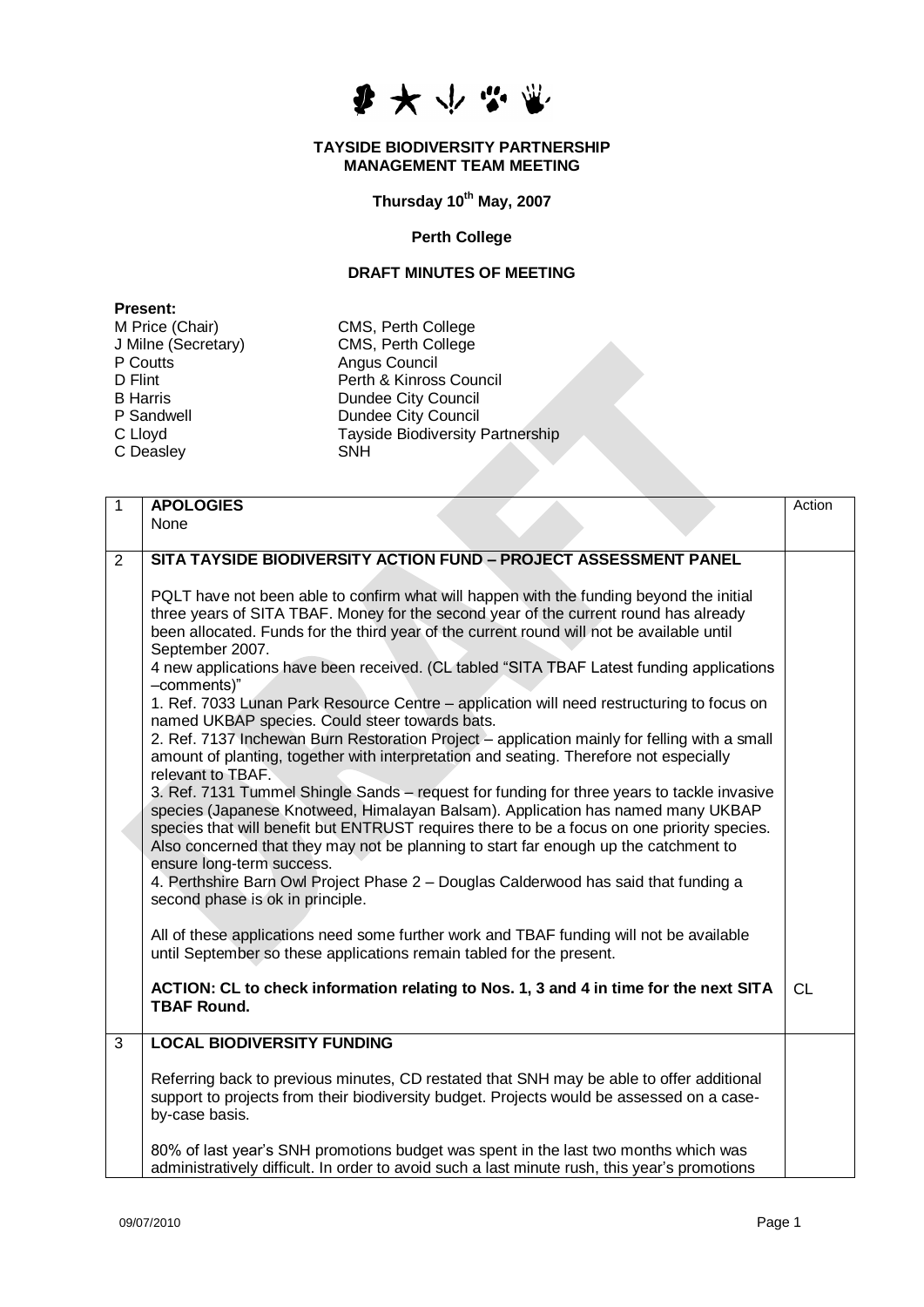|   | budget will be given out on a first-come-first-served basis.                                                                                                                                 |              |
|---|----------------------------------------------------------------------------------------------------------------------------------------------------------------------------------------------|--------------|
|   | CD requested that sub-groups be encouraged to identify strategic financial requirements                                                                                                      |              |
|   | and approach SNH early on to facilitate budget allocation. MP suggested this should be                                                                                                       |              |
|   | raised at next Steering Group meeting.                                                                                                                                                       |              |
|   | <b>ACTION: Put Local Biodiversity Funding on SG agenda</b>                                                                                                                                   | <b>JM/AP</b> |
| 4 | <b>MINUTES OF LAST MEETING</b>                                                                                                                                                               |              |
|   |                                                                                                                                                                                              |              |
|   | 15 <sup>th</sup> February 2007 - agreed<br>17 <sup>th</sup> April 2007 - agreed                                                                                                              |              |
|   |                                                                                                                                                                                              |              |
| 5 | <b>MATTERS ARISING</b>                                                                                                                                                                       |              |
|   |                                                                                                                                                                                              |              |
|   | None                                                                                                                                                                                         |              |
| 6 | <b>WORK PROGRAMME/CO-ORDINATOR'S REPORT</b>                                                                                                                                                  |              |
|   |                                                                                                                                                                                              |              |
|   | Discussion about section 2.1 of programme. Committee felt that it was difficult to justify CL                                                                                                |              |
|   | spending a lot of time attending shows and exhibitions when there is no indication of how<br>effective this is. This was the reason CL's attendance at shows/exhibitions was reduced a       |              |
|   | few years ago. Perhaps this time should be reduced and focused instead on targeting new                                                                                                      |              |
|   | audiences. Wherever possible, CL should continue to seek the Partnership's                                                                                                                   |              |
|   | representation with Partners/organisations already exhibiting at shows and ensure                                                                                                            |              |
|   | appropriate leaflets and displays are available, rather than attending in person.                                                                                                            |              |
|   |                                                                                                                                                                                              |              |
|   | DF applauded the improved structure of the work programme but expressed a general<br>concern that there still needs to be better linkage between actions, outputs and outcomes.              |              |
|   | It is important that TBP can begin to understand and demonstrate the effect of actions                                                                                                       |              |
|   | carried out. BH agreed that there should be columns in the work programme for both                                                                                                           |              |
|   | outputs and outcomes. MP suggested that it is not possible to define specific outcomes for                                                                                                   |              |
|   | every action. DF proposed the programme be further focused on the work of the sub-                                                                                                           |              |
|   | groups. To this end, CL should talk to the sub-group leaders and get them to help identify                                                                                                   |              |
|   | the specific outcomes that they would like to achieve and how CL can best contribute to<br>those.                                                                                            |              |
|   |                                                                                                                                                                                              |              |
|   | ACTION: Liaise with sub-group leaders over desired outcomes and co-ordinator's                                                                                                               |              |
|   | input. Ask for feedback by 25 <sup>th</sup> May. For sections 5 and 6, liaise with Local                                                                                                     |              |
|   | Authorities via email to agree programme. Work programme to be finalised by 8 <sup>th</sup>                                                                                                  |              |
|   | June.                                                                                                                                                                                        | <b>CL</b>    |
|   | 2.10pm - DF left the meeting                                                                                                                                                                 |              |
|   |                                                                                                                                                                                              |              |
| 7 | <b>ADMINSTRATIVE POST - DUTIES</b>                                                                                                                                                           |              |
|   |                                                                                                                                                                                              |              |
|   | PS reported that 5 people were to be interviewed for the post on 11 <sup>th</sup> May. DCC require                                                                                           |              |
|   | Disclosure which could take a month so expect post to start at the end of June. The post is<br>a basic clerical one with a broad administrative remit which should cover the majority of the |              |
|   | needs for supporting CL. However there are potentially two areas of uncertainty.                                                                                                             |              |
|   | Design and production of posters and leaflets is not a clerical duty and could not<br>1.                                                                                                     |              |
|   | be covered by the new post. However, DCC may be able to offer support through                                                                                                                |              |
|   | their graphics department. This requires discussion and negotiation.                                                                                                                         | PS/CL        |
|   | Attending and taking minutes at meetings. This is possibly beyond the call of duty<br>2.                                                                                                     |              |
|   | of a normal clerical post if it involves out-of-hours working and transportation                                                                                                             | PS/CL        |
|   | issues. This is something that interviewees will be asked about at interview.                                                                                                                |              |
| 8 | <b>FINANCES</b>                                                                                                                                                                              |              |
|   |                                                                                                                                                                                              |              |
|   | Now transferred to DCC                                                                                                                                                                       |              |